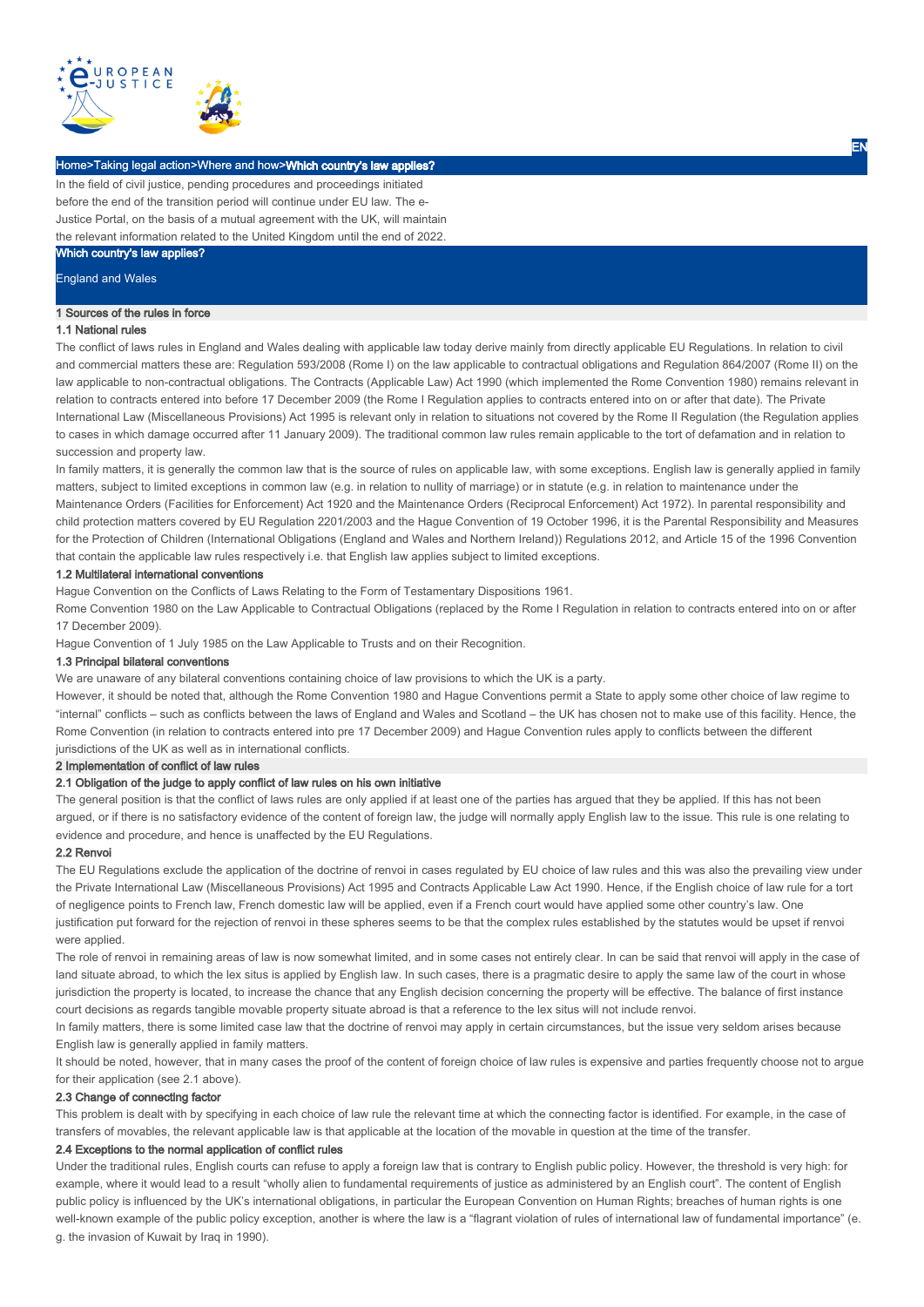In addition, the Rome 1 and Rome II Regulations both now provide for the application of the overriding mandatory rules of the forum irrespective of the law otherwise applicable to the contract. Those rules that exist are generally to be found in the consumer and employment spheres or in legislation supplementing an international convention.

### 2.5 Proof of foreign law

The content of foreign law is proved as if it were a fact. As such, it is for the parties to prove the content of foreign law; judges are not permitted to investigate the content of foreign law themselves. In the event of conflict between the evidence submitted by the parties, the judge may assess the credibility of the experts and is permitted to consider the primary evidence (e.g. foreign statutes and cases), especially where they are written in English and apply concepts that are familiar to an English judge.

The content of foreign law is normally proved by expert evidence. It is not enough to put the text of a foreign statute, case or text of authority before the court. Expert evidence as to foreign law may be given by anyone "suitably qualified to do so on account of his knowledge or experience," irrespective of whether he is entitled to act as a legal practitioner in the relevant jurisdiction. Nonetheless, it is usual for experts to be either academics or practitioners in the jurisdiction in question. If the content of foreign law has been determined in an earlier English case, this case may be cited as evidence of the content of foreign law, and the content of foreign law will be presumed to be the same as determined in that case unless proved otherwise.

The burden of proof is on the party relying on the foreign law. If foreign law is not proved satisfactorily, the general rule is that English law will be applied. However, in cases where there is no reason to think that the foreign law in any way resembles English law (e.g. a tax statute from another European jurisdiction), the suit may be dismissed.

#### 3 Conflict of law rules

#### 3.1 Contractual obligations and legal acts

In all cases concerning contractual obligations and involving a choice of law, the Rome 1 Regulation is directly applicable. The choice of law rules in the Rome Regulation may also apply to cases that English domestic law would not recognise as being contractual (e.g. where the agreement is not supported with consideration e.g. contracts of gift).

Matters of procedure are determined by the lex fori. Hence, the assessment of the level of damages (but not the heads of damage) and means of proof are regulated by the law of the forum. Limitation periods are substantive, and hence in the case of contractual obligations are determined by the law applicable under the Regulation. The primary substantive rules are as follows.

In cases where the parties have made an express choice of law, or one that is demonstrable by reasonable certainty, this law applies. A choice is likely to be demonstrated with reasonable certainty where the contract is in a standard form that is known to be governed by a particular law (e.g. a Lloyd's marine insurance policy), or in light of previous dealings between the parties. Where there is a choice of court agreement, this is often enough to infer that the law of that court was intended to be chosen, but this is not always the case. In the case of an arbitration agreement, if the selection criteria for the arbitrators is specified, this will more readily permit an inference of a choice of law, but if arbitrators are identified by reference to some international body, then it is much less likely that the choice has been demonstrated with reasonable certainty.

Freedom of choice is circumscribed in several respects. First, in consumer and employment contracts, the choice of law cannot deprive the consumer or employee of the protection of mandatory rules that exist under the law that would, if there had not been an express choice of law, have applied to the case. Secondly, where all the elements of the situation are connected with one country, a choice of a different law cannot deprive the mandatory rules of that country of effect. There are also protective rules for consumers in relation to insurance contracts. It might also be noted that where there is disagreement in respect of the effectiveness of choice – for example, an allegation of duress – the question as to whether such a choice was effective is determined by the putative applicable law (i.e. the law that would govern the contract if the choice were valid), unless this would be "unreasonable" (in which case, the law of the habitual residence of the party claiming not to have consented may be applied).

In cases where there is no express choice of law, or one that is demonstrable with reasonable certainty, the Rome 1 Regulation provides specific rules depending on the type of contract, but where these rules are inconclusive, the law will generally be the law of the habitual residence of the characteristic performer. The characteristic performer is not always easy to identify, but is usually the party who is not providing payment for the good or service (e.g. the characteristic performer is the vendor of a product, the lender in a banking transaction, the guarantor in a contract of guarantee). This presumption may be rebutted in favour of a country with which the contract is more closely connected.

#### 3.2 Non-contractual obligations

In respect of non-contractual obligations the Rome II Regulation will apply in most cases. The Private International Law (Miscellaneous Provisions) Act 1995 will only apply to issues relating to tort that do not fall under the Regulation, and defamation remains governed by the common law (see below). Limitation periods are also determined by the applicable law.

Under the Rome II Regulation the general rule is to apply the law of the place where the damage occurs. Special rules determine the applicable law for certain types of non-contractual obligation, including product liability, unfair competition, environmental torts and torts relating to intellectual property rights. The Regulation also allows the parties to choose the applicable law in certain circumstances, but this provision cannot be used to avoid mandatory rules of EU or domestic law. It should be noted that the assessment of damages is a matter for the applicable law.

As noted above, defamation (which includes slander of title, slander of goods, malicious falsehood and any foreign law claim "corresponding to or otherwise in the nature of [such] a claim") remains governed by the common law. In such cases, the "double actionability rule" applies: a tort is only actionable in England and Wales if it is civilly actionable under the foreign law of the jurisdiction in which the act occurred (usually publication) and, if the act had occurred in England and Wales, it would be civilly actionable under English law. This rule was retained after pressure from media organisations fearful of the application of oppressive foreign laws. However, this rule is subject to an exception: where another country has a more significant relationship with the occurrence and the parties, the law of that jurisdiction will apply instead. It should be noted that this area is particularly uncertain.

In respect of the administration of trusts, the applicable law is governed by the Recognition of Trusts Act 1987 which implements the Hague Convention on the law applicable to trusts. This provides that the applicable law is that chosen by the settlor, or, in the absence of such choice, by the law with which the trust is most closely connected. This law determines the validity of the trust, its construction, effects and the administration of the trust.

# 3.3 The personal status, its aspects relating to the civil status (name, domicile, capacity)

At birth, a person's domicile (the domicile of origin) is the same as that of the child's father at the time of the child's birth, if the child is legitimate. If the child is illegitimate, or the father is dead at the time of birth, the child's domicile is the same as that of the child's mother. This rule continues to apply until the child is 16 (i.e. the child's domicile changes with that of the father or mother respectively).

For persons over 16 years of age, the domicile of origin continues to apply unless they adopt a domicile of choice. To adopt a domicile of choice, they must actually reside in the relevant jurisdiction and intend to reside there indefinitely or permanently. If either of these elements ceases to exist, the domicile of choice no longer applies and the domicile of origin applies.

The domicile of a wife is no longer determined by reference to that of her husband: it is assessed independently.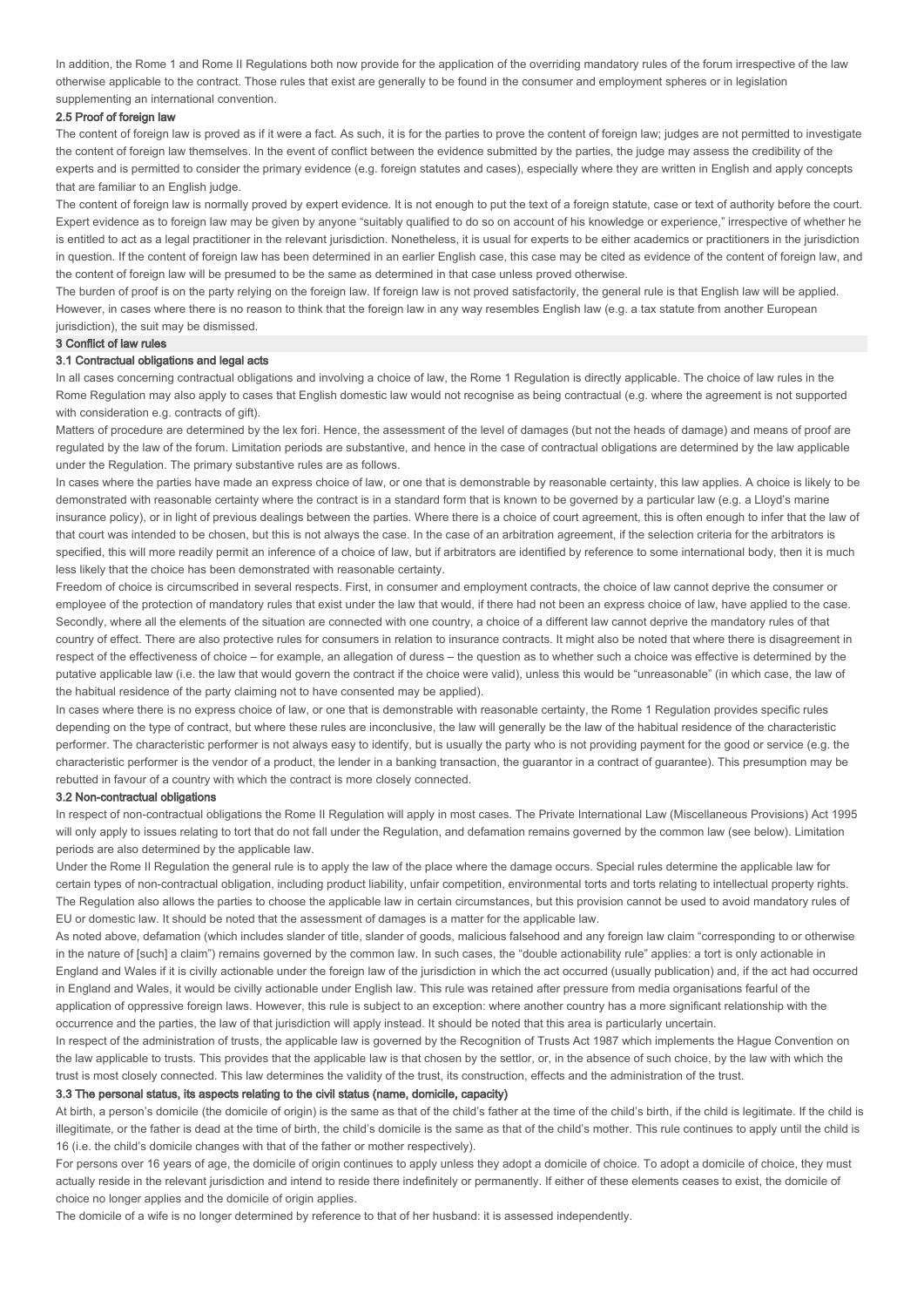Capacity to undertake particular obligations (e.g. to contract, to make a will, to marry) is determined by rules specific to that area, and are discussed in the relevant sections.

### 3.4 Establishment of parent-child relationship, including adoption

Parental responsibility and child protection matters are generally determined by English law, subject to limited exceptions such as those (discussed above) applicable to 1996 Hague Convention matters and those matters falling under the Brussels IIa Regulation. Legitimacy matters and adoption matters are also generally determined by English law, subject to certain exceptions.

### 3.5 Marriage, unmarried/cohabiting couples, partnerships, divorce, judicial separation, maintenance obligations

The formal validity of a marriage is generally governed by the law of the place of celebration of the marriage, subject to certain exceptions.

The capacity of persons to marry is generally determined by the domicile of the relevant person at the time immediately before the marriage. This law governs issues such as whether the parties consented, age requirements and which persons within one's extended family one may not marry. In the special case of age, no marriage will be valid if either of the participants was under 16 at the time, if they are domiciled in England and Wales. In matters of divorce or separation, English law will generally be applied, subject to limited exceptions.

In respect of maintenance obligations, it is generally English law that applies, subject to certain exceptions.

#### 3.6 Matrimonial property regimes

'Matrimonial property regime' is not a concept generally known in common law. In matters of financial provision on divorce, separation or nullity or matters of maintenance, English courts will generally apply English law, subject to limited exceptions.

#### 3.7 Wills and successions

In cases of intestate succession (i.e. where there is no will), the law of the domicile of the testator at the time of death applies to the succession to movable property; the law of the jurisdiction in which the property is located (lex situs) applies to succession to immovable property.

In cases involving wills (testamentary succession), the capacity of the testator to make a will of movable property is determined by the law of the testators' domicile on the date of the will. A legatee will have capacity to receive movables if he has capacity under either the law of his own domicile or under the law of the domicile of the testator. There is no specific authority on the position regarding immovable property, but the lex situs would be the most likely outcome, and probably also determines a legatee's capacity to take a bequest of immovable property.

Pursuant to the Wills Act 1963, and where the testator died on or after the 1st January 1964, a will is formally valid (e.g. correct number of witnesses) if it complies with any of the following laws: the law of the place where the will was executed (i.e. usually where it is signed and witnessed) at the time it was executed; the law of the domicile, habitual residence or nationality of the testator at the time the will was executed; the law of the domicile, habitual residence or nationality of the testator at the time of death. A will will also be formally valid to pass immovable property if it complies with the internal law of the jurisdiction in which the property is situated (thus excluding the application of renvoi despite this concerning immovables).

A will of movable property is materially valid (e.g. limitations on the amount one can leave under a will) if it complies with the law of the domicile of the testator at the time of death; a will of immovable property is materially valid if it complies with the law of the jurisdiction in which the property is located, i.e. whatever system of domestic law the lex situs would apply.

A will is interpreted by the law intended by the testator, which is presumed to be the law of his domicile at the date of the will. This presumption is a prima facie rule which can be displaced by evidence that the testator manifestly contemplated and intended that his will should be contstrued under another system of law. In relation to immovable property, there may be an addtional limitation, whereby if the interest that arises from such construction is not permitted or not recognised by the lex situs, the latter law prevails.

The validity of an alleged revocation of a will is determined by the law of the domicile of the testator at the time of the alleged revocation (it should be noted that under English domestic law, if that applies, marriage revokes a will unless it is shown that the will was expressly made in contemplation of marriage). However, where the revocation is alleged to have been achieved by a later will (as opposed to, for example, tearing up the will), whether this second will revokes the earlier one is determined by the laws applicable to the formal validity of the second will. If it is unclear whether a second will revokes an earlier will, the question of construction will be determined by the law intended by the testator, which is presumed to be the law of his domicile at the date of the second will.

## 3.8 Real property

Property cases are divided into movable and immovable property; whether property is movable or immovable is for the law of the place in which the property is situated.

In the case of immovable property, the applicable law is the law of the place in which the property is situated, and renvoi applies. This applies to all questions regarding the transaction, including capacity, formalities and material validity. It should be noted that there is of course a distinction between the transfer of land or other immovables, and the contract which governs the rights and liabilities of the parties to that transfer – the latter is governed by distinct applicable law rules (in particular, under the Rome I Regulation).

In the case of proprietary (note, as opposed to contractual) questions concerning the transfer of tangible movable property, in general the applicable law is the law of the place in which the property was situated at the time of the event that was alleged to have affected title to it. It is unclear whether renvoi applies in this situation and the overall effect of first instance decisions of the English courts suggest it does not. A title to tangible property acquired in accordance with this general rule will be recognised as valid in England if the movable is then removed from the country in which it was situated at the time of the acquisition of title, unless and until that title is displaced by a new title acquired in accordance with the law of the country to which the property has been moved. A particular exception to the general rule on tangible movable property relates to where the tangible is in transit and its situs is not known to the parties, or temporary, a transfer which is valid under the applicable law of the transfer will be effective in England.

In the case of the assignment of intangible movable property, where the relationship between assignor and assignee is contractual (as in the case of most debts) and the issue relates only to the validity and effect of the assignment itself, the Rome I Regulation applies.

It should be noted that the choice of law rules on assignment and transfer of intangible property are difficult to summarise and no single choice of law rule covers them, mainly because the category of intangibles covers a very wide range of rights, not all of which are contractual in origin. It is suggested that specialist advice should be sought in the case of intangible movable property.

### 3.9 Insolvency

The UK is a party to Council Regulation 1346/2000 on insolvency proceedings, which sets out the relevant rules in proceedings involving the complete or partial divestment of the debtor and appointment of a liquidator where the debtor's main interests are in an EU Member State (other than Denmark). If the English courts have jurisdiction (which will be the case if the debtor's main interests were centred in England and Wales, presumed to be the place of the registered office), English law will be applied.

In cases falling outside of Regulation 1346/2000, English law will be applied where the English courts have jurisdiction (which will be the case if the company is registered in England and Wales, or if there are persons in England and Wales who would benefit from the winding up and there are no good reasons to decline jurisdiction). An English discharge of debts is valid, irrespective of the law governing the debt.